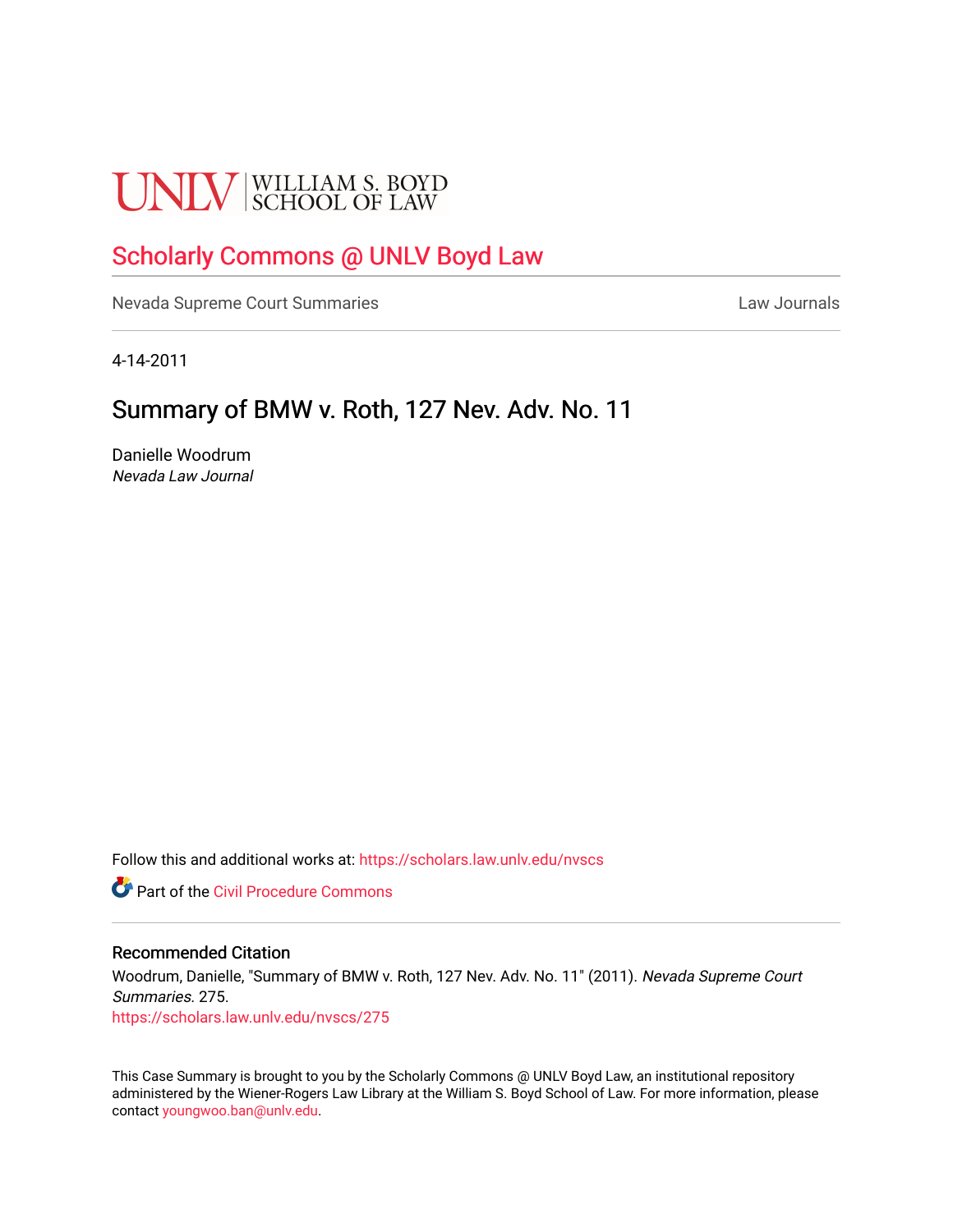*BMW v. Roth*, 127 Nev. Adv. No. 11 (April 14, 2011)<sup>1</sup> Civil Procedure – Order for a New Trial

# **Summary**

Consolidated appeals from the Eighth Judicial District Court order granting a new trial in a tort action and from post-judgment orders regarding an award of attorney fees and costs.

# **Disposition/Outcome**

The Court reversed both the District court's judgment granting a new trial and the award of attorney fees and costs because there was no contemporaneous objection when the asserted instances of attorney misconduct occurred.

# **Factual and Procedural History**

Alyson Roth ("Roth') was involved in a single-car rollover accident. At the time of the accident, Jennifer Stapleton ("Stapleton") was driving Roth's BMW while Roth slept in the front seat. The car strayed off the side of the road, swerved back across the highway, and then rolled into the desert before landing on its roof. Roth was ejected from the car and suffered a spinal cord injury that rendered her paraplegic.

Roth sued Stapleton for negligence and BMW for strict product liability. Roth alleged that although she was wearing her seatbelt, defects in BMW's safety restraint system allowed her to be thrown from the car. Roth's experts testified that roof support between the car's front and rear side windows separated from the roof rail during the crash, causing Roth's seatbelt to become slack. BMW countered that Roth was not wearing her seatbelt and was ejected from the passenger window before the vehicle began its second roll.

Prior to trial, Roth filed a motion in limine requesting that the court allow her to present evidence she was wearing her seatbelt, and prohibit BMW from presenting evidence to the contrary. Roth based her motion on Nevada's Seatbelt Statute that prohibits a fact-finder from considering evidence that a party was not wearing a seatbelt when determining causation or negligence in a civil action.<sup>2</sup> However, the district court found that in order for Roth to establish the seatbelt was defective, she also had to prove that she was wearing the seatbelt at the time of the collision. Thus, BMW was entitled to present evidence that Roth was not wearing her seatbelt to defend itself against Roth's crashworthiness claim. Before opening statements, the district court gave the jury a limiting instruction, ordering it to only consider evidence suggesting Roth was not wearing her seatbelt for the purpose of evaluating Roth's claim that the subject vehicle was defective and unreasonably dangerous.

Throughout the trial, argued extensively on whether Roth was belted and how she was thrown from the car. However, Roth did not object to BMW's claims that she was not wearing her seatbelt until BMW made the assertion during closing arguments. The district court sustained the objection on the basis the comment was too broad and in violation of the order in limine. The court then struck the statement and reread the limiting instruction. Roth again

 $\overline{\phantom{a}}$ <sup>1</sup> By Danielle Woodrum.

<sup>&</sup>lt;sup>2</sup> Nev. Rev. Stat. § 484D.496(4) (2007).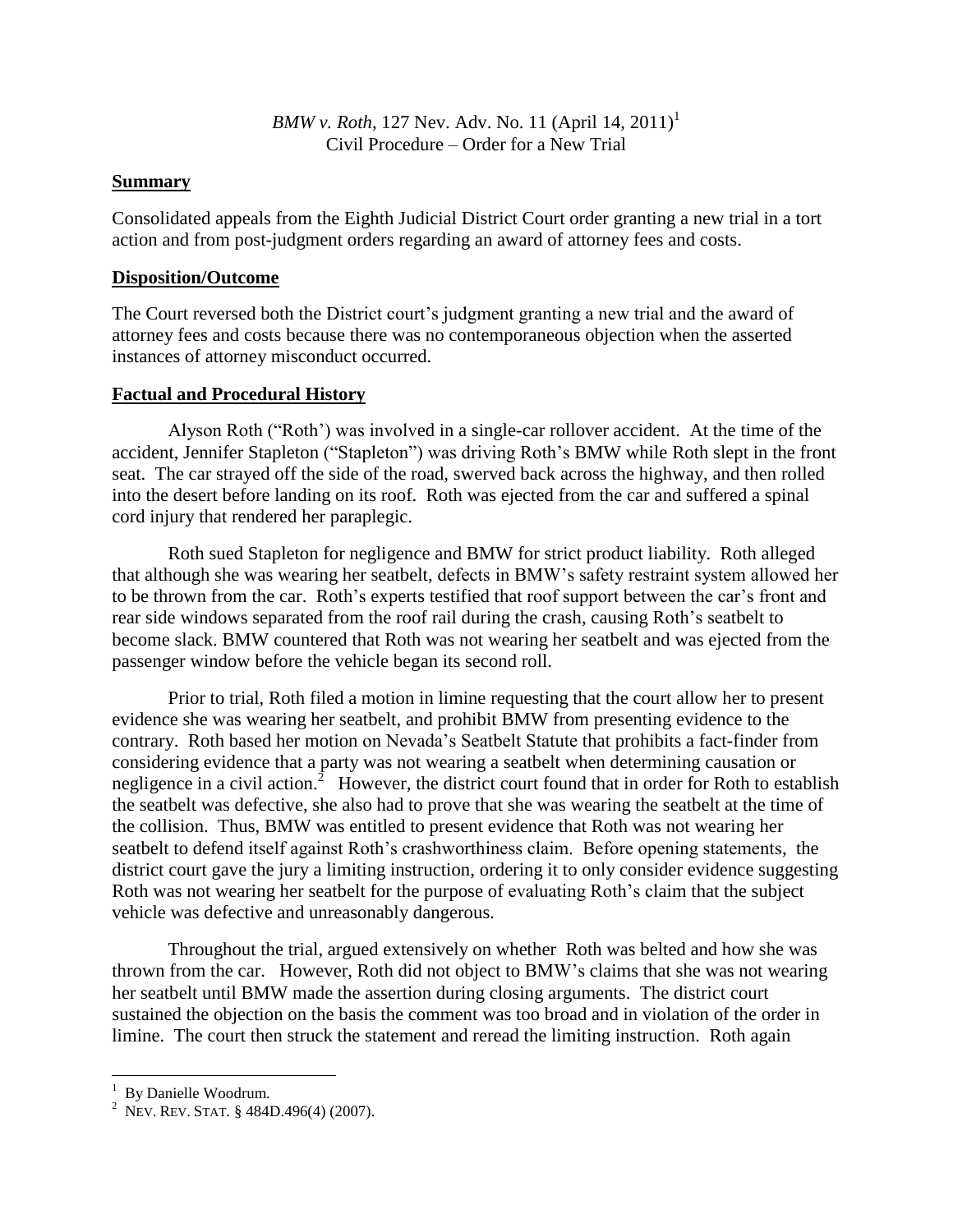objected during closing arguments when BMW opined that Roth's structural defect claims were "red herrings" because Roth was not wearing her seatbelt. The court sustained the objection and directed BMW to clarify its statement. BMW did so by emphasizing that the evidence showed that Roth was not wearing her seatbelt so there was no proof that a defect in the seatbelt caused Roth's injuries.

The jury found that Stapleton was negligent in causing Roth's injuries. The jury also found, by answering special interrogatories, that the vehicle was not defective. Because the jury found that the vehicle was not defective, they never reached the issue of causation.

Roth filed a motion for a new trial pursuant to N.R.C.P. 59(a)(2), which allows the court to grant a new trial if the prevailing party engaged in misconduct that materially affects the substantial rights of the aggrieved party.<sup>3</sup> The district court found that BMW intentionally, repeatedly, consistently and persistently violated the order in limine during voir dire, opening statements and closing arguments and therefore granted the motion for a new trial.

## **Discussion**

## *Attorney Misconduct Under N.R.C.P. 59(a)(2)*

Justice Pickering, writing for the Court sitting en banc, stated that an attorney's violation of an order in limine can amount to misconduct, sufficient to justify a new trial under NRCP 59(a)(2), if the standards of *Lioce v. Cohen*<sup>4</sup> are met. The Court reviews attorney's comments for misconduct de novo. The three elements that must be satisfied for a new trial due to attorney misconduct are that the order in limine must be specific in its prohibition, the violation must be clear, and unfair prejudice affecting the reliability of the verdict must be shown.

The Court held that the standard a district court is to apply for a motion for a new trial based on misconduct depends on whether or not the counsel objected to the misconduct during trial.<sup>5</sup> For objected-to misconduct, a party moving for a new trial bears the burden of demonstrating that the conduct is so extreme that objection, admonishment and curative instruction cannot remove its effect. $<sup>6</sup>$  If the misconduct is not objected to, the district court</sup> should deem the issue waived unless it is plain error. Moreover, the court emphasized that usual deference to the lower court's findings was not owed if the lower court committed a legal error.

The Court examined each of the three instances of attorney misconduct that the district court identified. First the Court examined the alleged misconduct during voir dire. During voir dire, BMW stated that "plaintiff claims she was seatbelted [and] BMW claims that the physical evidence shows that she was not wearing her seatbelt." The district court admonished BMW's attorney to refrain from arguing the case. Roth pointed to this as an example of BMW's misconduct violating the motion in limine. The district court found that this was misconduct, but the Supreme Court found this "clearly erroneous" because the order in limine allowed the introduction of seatbelt evidence.

 $\overline{\phantom{a}}$ 

<sup>&</sup>lt;sup>3</sup> Nev. R. Civ. P. 59 (a)(2).

 $4$  Lioce v. Cohen, 124 Nev. 1, 174 P.3d 970 (2008).

<sup>5</sup> *Id.* at 6-7, 174 P.3d at 973.

<sup>6</sup> *Id.*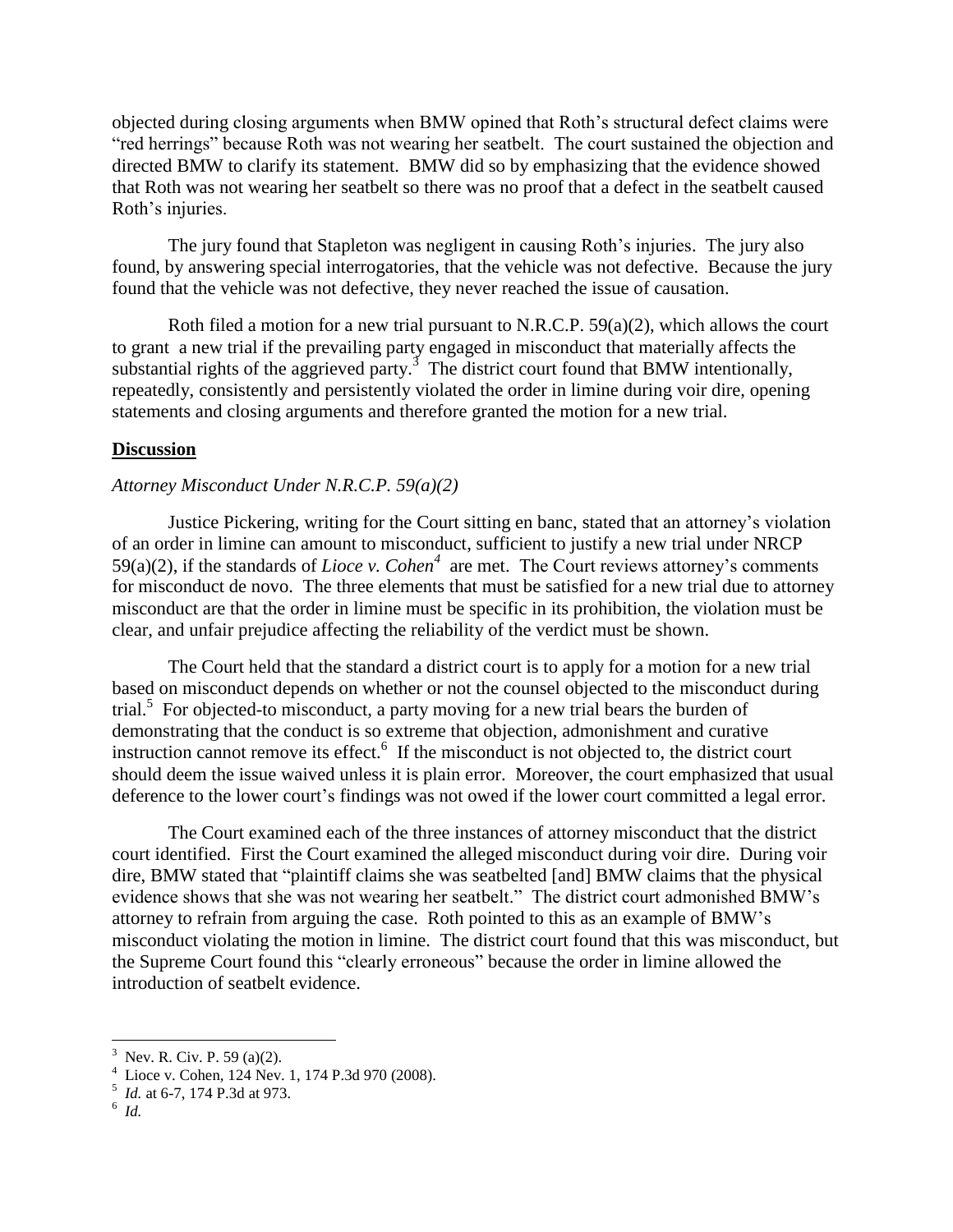The Court next examined the four instances during opening statements that the district court found to be violations of the order in limine. Roth did not object at each instance and the district court did not admonish BMW's counsel sua sponte for making the comments. Nevertheless, the district court viewed the instances as objected-to misconduct under *Lioce*, because its order in limine and associated limiting instruction were definitive and clear. Furthermore, the district held that Roth's motion in limine constituted adequate objection to what it found were BMW's violations of the order.

The Court found the district court in error on both counts. The order was definitive in permitting evidence to be introduced on Roth's behalf, but not definitive or specific as to the limitations imposed on the use of seatbelt evidence. Additionally, while Roth's motion in limine may have preserved her objection to the admission of the seatbelt evidence, that objection was neither the basis for her appeal or the order granting it. A contemporaneous objection is required to claim misconduct associated with an asserted violation of an order in limine.

#### *Order in Limine does not Serve as a Continuing Objection*

The Court next considered whether the *Lioce* requirement to object to a party's violation of an order in limine to preserve the error for a subsequent motion for a new trial was consistent with *Richmond v. State.*<sup>8</sup> *Richmond* held that once an objection had been fully briefed and the district court decided on the motion, the motion in limine is preserved for appeal.<sup>9</sup> Lioce, on the other hand, generally held that, regardless of a motion in limine, unobjected-to attorney misconduct is waived unless it constitutes plain error.<sup>10</sup> However, the Court stated that whether an order in limine preserves error depends on whether the alleged error violates the court's previous ruling on the motion. The Court concluded that an objection is required when an opposing party or the court violates an order in limine.

#### *Objections would have Clarified the Order in Limine*

The Court next examined the conferences held before and during closing arguments as examples of the confusion over the limitations that the order in limine placed on arguments. The Court noted that the order in limine lacked specificity because the law regarding when seatbelt evidence can be introduced in a crashworthiness case is unclear. Although, the Court did not clarify the law regarding seatbelt evidence, it did note that objecting to BMW's statements would have prompted the district court to clarify what the order in limine actually allowed and prohibited. The Court ultimately reaffirmed that a fully briefed and definitively ruled-on motion in limine on an evidentiary question preserves error for challenges to whether the district court properly ruled on the motion. However, the motion in limine itself does not serve as an objection for violation of the order in limine, including attorney misconduct for that violation.

The Court reviewed the two objected-to statements during closing arguments. BMW's first objected to statement was that Roth was not wearing her seatbelt, so a defective seatbelt could not have caused her injuries. The Court found that this statement did not violate the order in limine and thus did not constitute misconduct. The second objected to comment that BMW made was Roth's defective seatbelt claims were "red herrings" because Roth was not wearing

 $\overline{\phantom{a}}$ 

<sup>8</sup> Richmond v. State, 118 Nev. 924, 59 P.3d 1249, 1254 (2002). 9 *Id.* at 932, 59 P.3d at 1254.

<sup>&</sup>lt;sup>10</sup> Lioce, 124 Nev. at 19, 174 P.3d at 981-82.